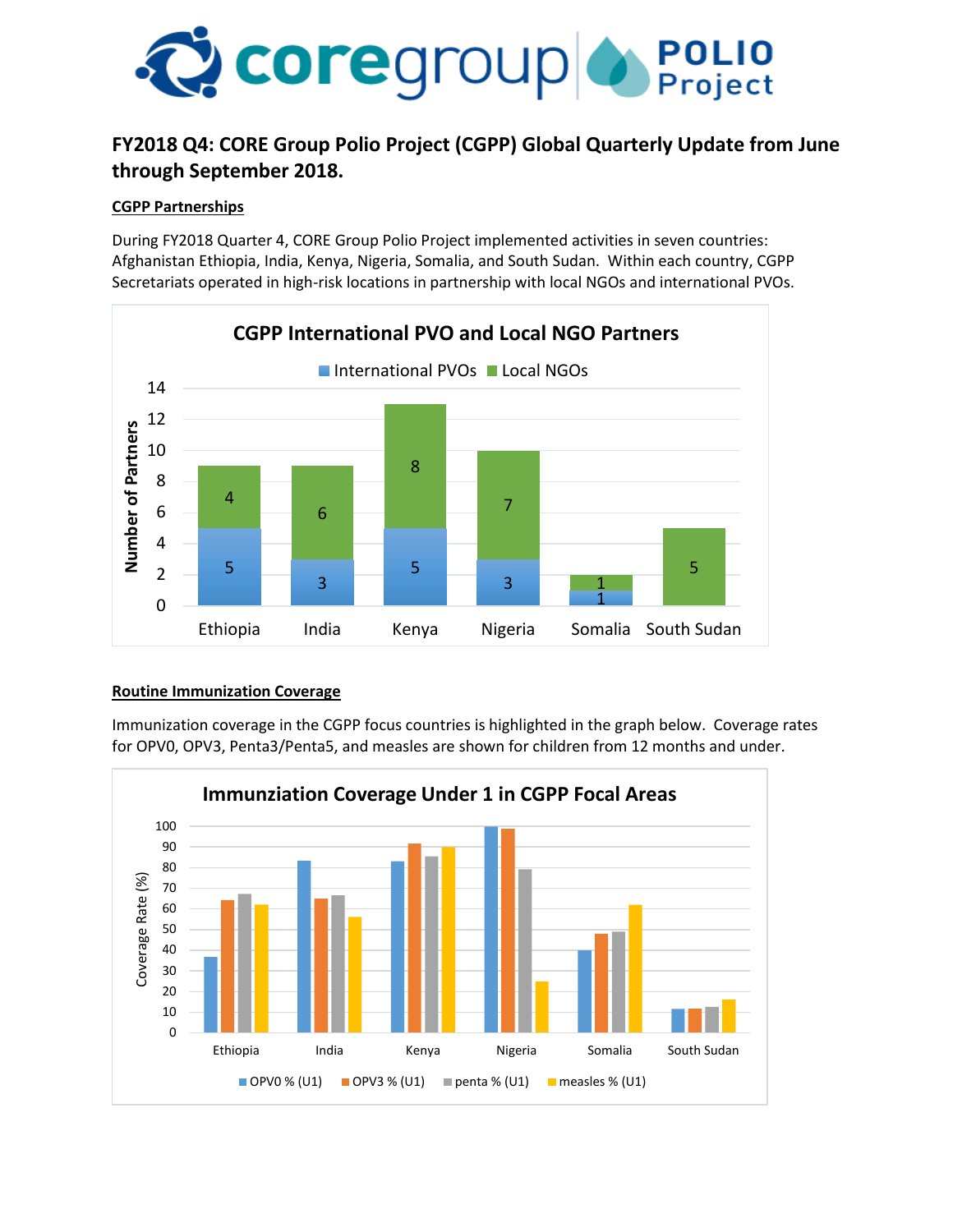

*\*\*\* Data Sources: India, and Nigeria data is from project registers; Ethiopia (government reports), Kenya/Somalia (the MOH DHIS 2 Tool) South Sudan data is from national administrative data reported by the government\*\*\** 

**CGPP Ethiopia** reported coverage of OPV0 (36.7%), OPV3 (64.3%), Pentavalent3 (67.3%), and measles coverage (62.1%) for under ones. CGPP Ethiopia identified 21,810 pregnant women for antenatal care (ANC) and follow up; 11,864 newborns and 2,565 defaulters were identified and referred for vaccination. To support routine immunization, CGPP Ethiopia provided 688 office supplies, ETP registers, and reporting forms, 164 IEC materials, and maintained 48 refrigerators. The Secretariat organized EPI mainstreaming training for Christian and Muslim religious leaders in Bullen Woreda, Metekel Zone B/Gumz region September 25-26 2018. A total of 42 participants including religious leaders, WoHO heads, surveillance focal persons and two BPTCS mobilizers attended.

**CGPP India** coverage of OPV0 (83.3%), OPV3 (65.0%), Pentavalent3 (66.6%), and measles coverage (56.2%). To maintain population immunity for polio eradication, routine immunization must remain high in India. Therefore, CGPP India partners continue to support community mobilization and monitor various governmental immunization campaigns including Mission Indradhanush, measles, and rubella campaigns. The field teams provided support in strengthening micro-plans, dissemination of campaign messages through IPC and group meetings and field monitoring visits.

**CGPP Kenya** reported coverage of OPV0 (83.0%), OPV3 (92.2%), Pentavalent3 (86.5%), and measles coverage (90.2%). CGPP supported 88 border health facilities along the Kenya border regions to conduct monthly outreach services. With support from community mobilizers, the outreach targeted hard to reach villages, border communities, internally displaced persons, and mobile populations including nomadic pastoralists. The community mobilizers worked closely with village elders to increase the update of services. A total of 12,477 children under 5 were vaccinated through this outreach. During the quarter, the project supported Turkana West, Turkana Central and Kibish sub counties with cold chair repairs as a results of the joint CGPP/MOH cold chair assessment in Q3.

**CGPP Nigeria** reported coverage of OPV0 (99.9%), OPV3 (98.8%), Pentavalent3 (79.2%), and measles coverage 24.9%) CGPP Nigeria has continued to work closely with health facilities and RI focal persons to mobilize for outreach and fixed sessions. By the end of FY18, average OPV3 coverage increased to 88.4%, climbing 8.4% during FY18. CGPP intensified social mobilization and community engagement activities through community meetings, house to house mobilization, compound meetings, and community dialogues.

**CGPP Somalia** reported coverage of OPV0 (40.2%), OPV3 (48.0%), Pentavalent3 (49.0%) and measles coverage (54.1%). CGPP Somalia supported the MOH and key health partners in the peripheral health facilities to conduct monthly integrated outreach sessions in hard-to-reach nomadic communities and urban-rural areas through its 17 peripheral health facilities. The project conducted refresher training/OJT for 90 health workers on Routine immunization, Cold chain and documentation to health facility staffs in Lower Juba, Somalia. This training was meant to increase the skills and knowledge of health staffs offering Routine Immunization. Additionally, the improve the capacity of CHVs, CGPP conducted a 3-day OJT training for 60CHVs on CBS, polio campaigns and RI in Lower Juba region.

**CGPP South Sudan** reported coverage of OPV0 (11.6%), OPV3 (11.7%), Pentavalent3 (12.6%), and measles coverage (16.2%). During the quarter, 82.3% (349/424) of the planned polio outreach vaccination sessions were conducted and a total of 30,748 children under the age of one year were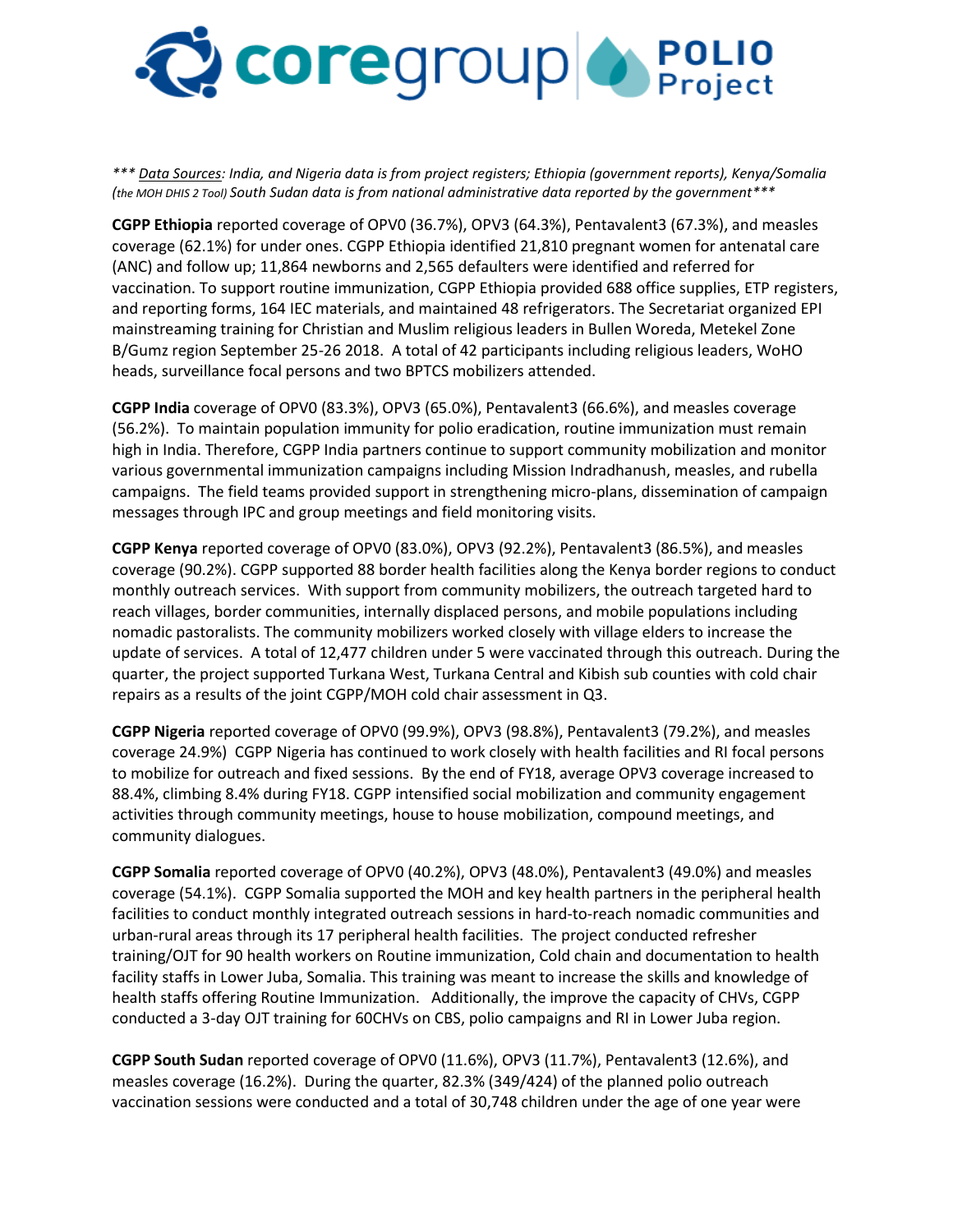

vaccinated with various vaccine antigen. In addition, a total 13,066 women of child bearing age (including 8,521 pregnant women) were vaccinated with at least 2 doses of tetanus Toxoid vaccine (TT2+) overall to boost their immunity against tetanus and neonatal tetanus. The outreach vaccination sessions were conducted in the 11 counties supported under the USAID polio grant. Of the children vaccinated during the reporting period 11,408 (37.1%) received different doses of oral polio vaccine (OPV) of which 2,406 (7.8%) received the vaccine for the first time (OPV0). The drop in the number of children vaccinated during the reporting period was a result of slowed project activities in the months of July because of the transition period from Bio Aid to the new implementing partners.

## **Polio Campaigns**

Polio campaigns took place in Ethiopia, India, Kenya, Nigeria, Somalia, South Sudan. High rates of vaccination were reported during SIAs. Between 96.0% and 100.5% of the target under 5 population was reached in these efforts.



*Data Source: National Administrative Data*

**CGPP Ethiopia**. Following the cVDPV outbreak in Kenya and Somalia, two rounds of mOPV2 were conducted in five zones of the Somali region. The Secretariat and partners participated in synchronized campaigns in the Somali region, bordering Somalia and Kenya. Dr. Bisrat gave remarks at the launching event. The two rounds were conducted from July 9-12 and September 23-26. Twenty-eight CGPP staff provided technical support during the pre, intra, and post campaign activities. The project provided 690 liters of fuel and 20 vehicles; 1161 community volunteers participated as social mobilizers and vaccination team members. Coverage was 101% of target. CGPP took part in several important meetings including a coordination meeting with WHO, UNICEF, and Core Group in September 2018 to discuss and agree upon harmonization of the surveillance and immunization supportive supervision checklist formats (and apply to ODK).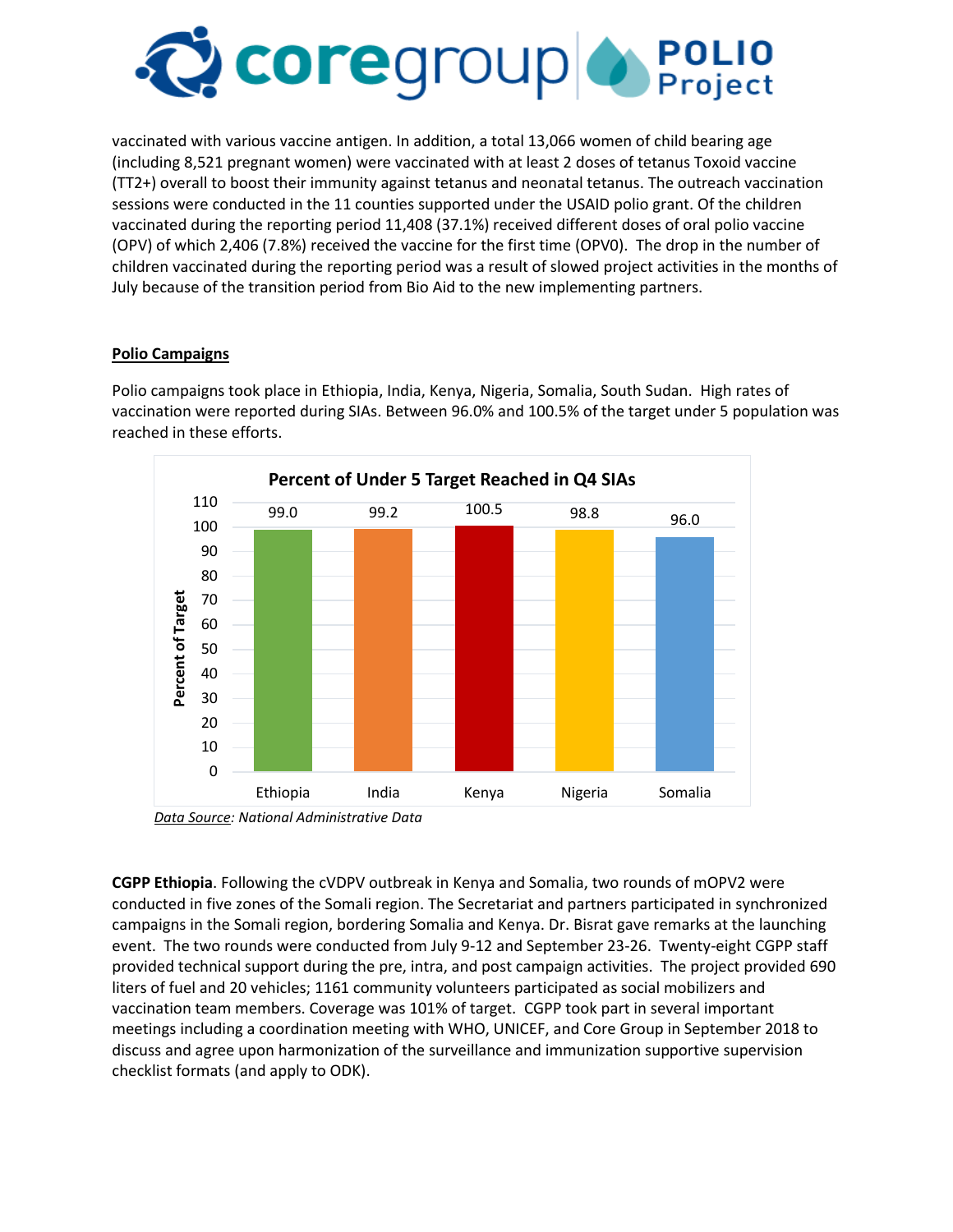

**CGPP India**. The state of UP conducted two SIA rounds on August 5th and 12th, 2018 due to an annual religious event (Kanwar). Partners launched the "Khusi Exzpress" a mobile van used to generate mass awareness through loudspeaker announcements, display immunization messages, and street plays. CMC helped to mobilize and bring children out from outreach areas on booth days.

**CGPP Kenya**. CGPP supported three rounds of SIA campaign in Garissa, Wajir, Mandera, and Lamu Counties through the provision of technical and logistic support. The project provided extra teams for hard to reach nomadic and border communities, IEC materials and social mobilization support. The project conducted LQAS and IM training and implementation for the first and second rounds of mOPV SIA and the first round of bOPV for 4 Counties (Wajir, Garissa, Mandera, and Lamu) in Kenya. Among the high-profile dignitaries who attended the Polio Launch were Minister of Health from Kenya, South Sudan, Ethiopia and Somalia under the auspice of IGAD.

**CGPP Nigeria**. During the quarter, an round of OBR (Outbreak Response) was conducted in three of the CGPP focal states. CGPP supported immunization teams in addressing issues of non-compliance. In Kaduna and Katsina, CGPP engaged local clowns "papalolos" and gave incentives like sweets, milk, biscuits, and whistles to attract children to the streets for vaccination. CGPP conducted supportive supervision including spot checking tally sheets, and ensuring proper house and finger parts.

**CGPP Somalia.** During the Polio SIA in July and August 2018, the project community health Volunteers conducted door-door, watering points social mobilization at all the targeted border villages and nomadic communities reaching approximately 168,300 individuals with the key polio campaign messages. In addition to supporting the polio SIA, CGPP Somalia supported a measles mop-up campaign in Lower Juba and Gedo regions of Somalia. The project focused on the coverage of the special population (Nomadic, pastoralists, IDPs, and Returnees) at the border villages and hard to reach nomadic settlements.

**CGPP South Sudan**. CGPP supported integrated SIAs in Nasir County in September 2018. These campaigns included vaccination for polio, meningitis, measles, and tetanus. Original plans were to have integrated campaigns in 4 other counties, but it was determined that such an undertaking was not possible. A combination of fixed, temporary fixed, and outreach strategies were used to support the campaign. A team of 12 or more conducted campaign implementation in each payam/village/settlement for up to 10 days to deliver the necessary vaccinations. Community mobilizers helped to sensitize communities and ensure high levels of vaccination. The integrated Measles, meningitis and Tetanus mass vaccination campaign in Nasir county led to vaccination of 20,609 (93%) children below 59 months old with polio vaccine, 32,176 (42.0%) children below 59 months with MenAfric vaccine and 16,075 (58%) women of child bearing age with various does of Tetanus Toxoid

### **AFP Surveillance**

The graph below shows the non-Polio AFP rate (per 100,000 children under 15 years of age) in each of the CGPP focal countries.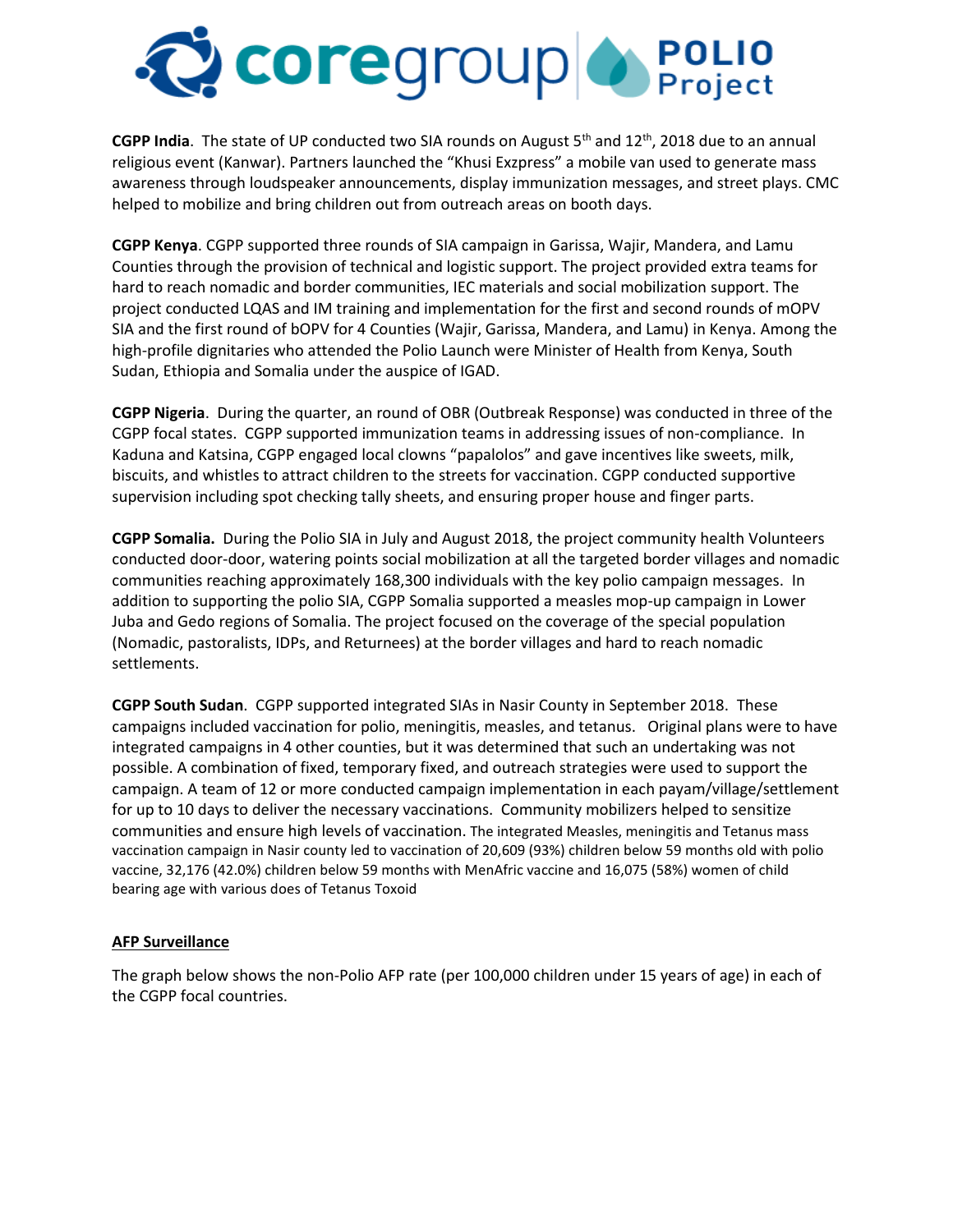# **COLE** COLO COLO



*Data Source: National Administrative Data* 

**CGPP Ethiopia.** CGPP Secretariat organized CBS, NBT and ODK training for the new Borena Zone EOC partner staff, six new EOC partner staff, and six government staff from August 15-18. In the reporting period, a total of 19 NPAFP cases were reported from CGPP implementation districts, of which 12 (62.3%) were reported by CVs/HDALS. Similarly, a total of 51 measles cases were reported from the same area, 41 (80.4%) of which were reported by CVs/HDALs.

**CGPP India.** Every month, during mothers' meetings and IPC sessions, the CMCs discuss signs and symptoms of APF. A total of 178 AFP cases were reported from CGPP areas of which 83 (52.3%) were reported by CMCs during the quarter.

**CGPP Kenya.** During this reporting period, CGPP worked closely with the community members, WHO staff and Volunteers and managed to detect 15/15 (100%) suspected AFP cases through communitybased health Volunteers/VPVs. CGPP Kenya also supported AFP active case detection in all the project supported health facilities and offered supportive supervision on disease surveillance integrated with RI services.

**CGPP Nigeria.** VCMs and Cis actively searched for AFP cases within their settlements during the reporting period. A total of 95 suspected AFP cases were reported in the focal LGAs (including non-focal Wards within the LGA) out of which 79 (83.2%) were detected by CGPP. Seven of this were true AFP and given EPID number. Sensitivity for AFP surveillance is high in CGPP focal areas. It should be noted that CGPP does not support all Wards within the LGAs.

**CGPP Somalia** worked with community mobilizers and health volunteers to improve and conduct strong community based AFP surveillance, and to refer children for vaccination. As a result, of the three total suspected AFP cases, CGPP Somalia identified two (66.7%) Non-Polio AFP cases, all from Afmadow district of Lower Juba.

**CGPP South Sudan** A total of 105 suspected AFP cases were reported by community key informants. Of the true NPAFP cases, 33/34 (97.1%) were reported by CGPP. All suspected cases validated as true AFP had stool samples collected for laboratory analysis. Few reported suspected AFP cases were validated (30) this quarter since the County supervisors were in Juba for project review meeting. (South Sudan surveillance activities supported through BMGF grant)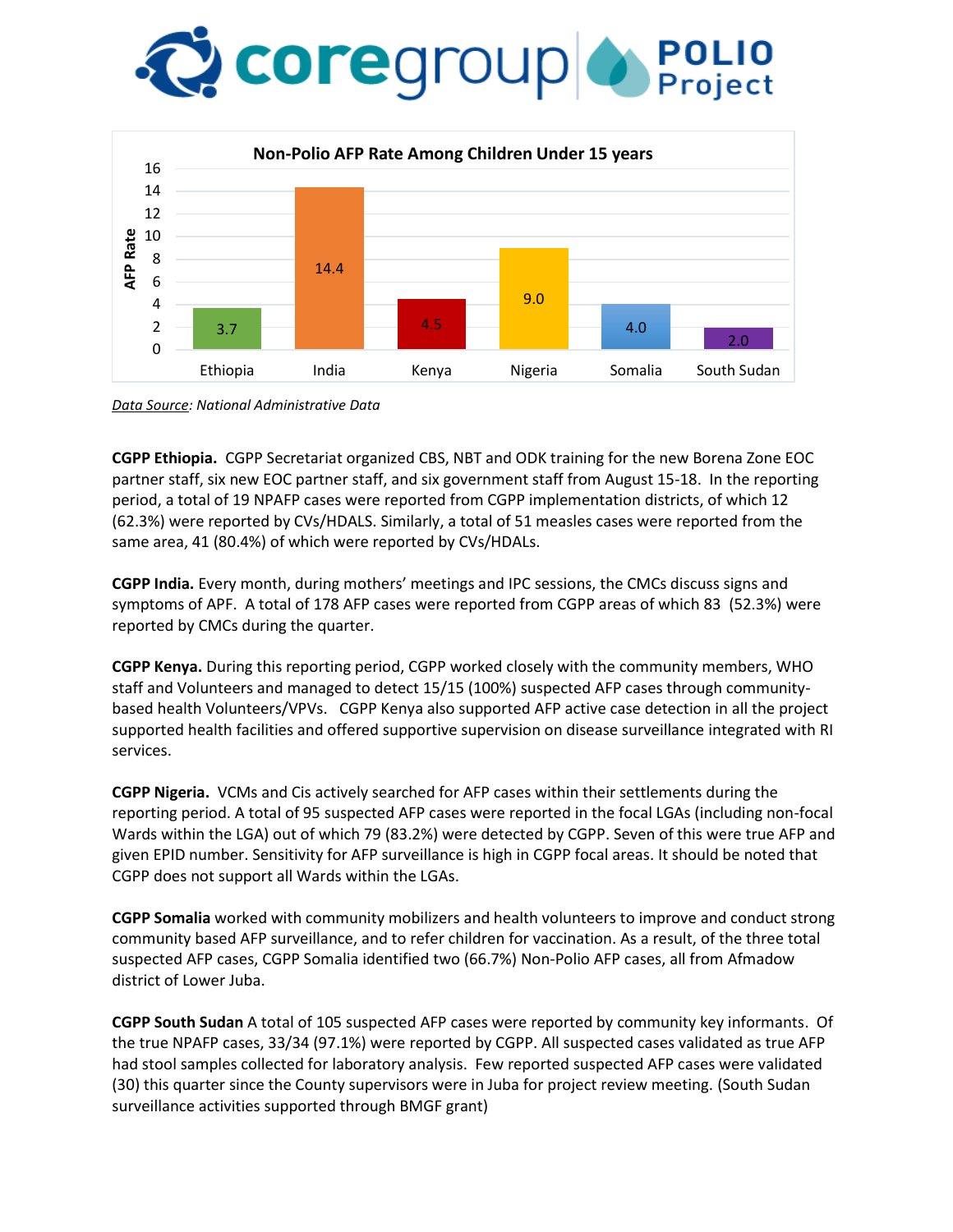

CGPP community mobilizers play a crucial role in community based AFP surveillance and well as social mobilization. The chart below shows the percent of cases of non-Polio AFP in CGPP focal areas that were identified by CGPP community mobilizers.



*Data Source: Project data collected by CGPP* 

### **Community Mobilizers and Volunteers**

Community mobilizers are the backbone to CGPP activities in the six project countries. During Q4, they participated in training, held community meetings, participated in surveillance, sensitized communities, addressed barriers, and worked to mobilize communities to participate in immunization. The number of community mobilizers for each of the project country and the reported outreach can be found below.

| <b>CGPP Country</b> | # of Community<br><b>Volunteers</b> | % of mobilizers<br>who are male | <b>Reach of Community</b><br><b>Volunteers (# of</b><br>people) |
|---------------------|-------------------------------------|---------------------------------|-----------------------------------------------------------------|
| Ethiopia            | 11,157                              | 16.1                            | 577,500                                                         |
| India               | 1,007                               | 3.8                             | 2,326,437                                                       |
| Kenya               | 83                                  | $\overline{\phantom{a}}$        | 391,093                                                         |
| Nigeria             | 2,469                               | 4                               | 2,600,000                                                       |
| Somalia             | 169                                 | 15                              | 128,695                                                         |
| South Sudan         | 260                                 | $\overline{\phantom{a}}$        | 12,100                                                          |
| <b>TOTAL</b>        | 14,989                              | $\blacksquare$                  | 6,035,825                                                       |

*\*\*Data is from CGPP Project Data* 

**CGPP Ethiopia.** 11,157 CVs/HDALs supported immunization and surveillance activities. CVs visited 207,387 households, reaching 577,500 people with social mobilization activities.

**CGPP India.** A total of 1,007 CMCs are working in twelve districts of Uttar Pradesh. The CMCs conducted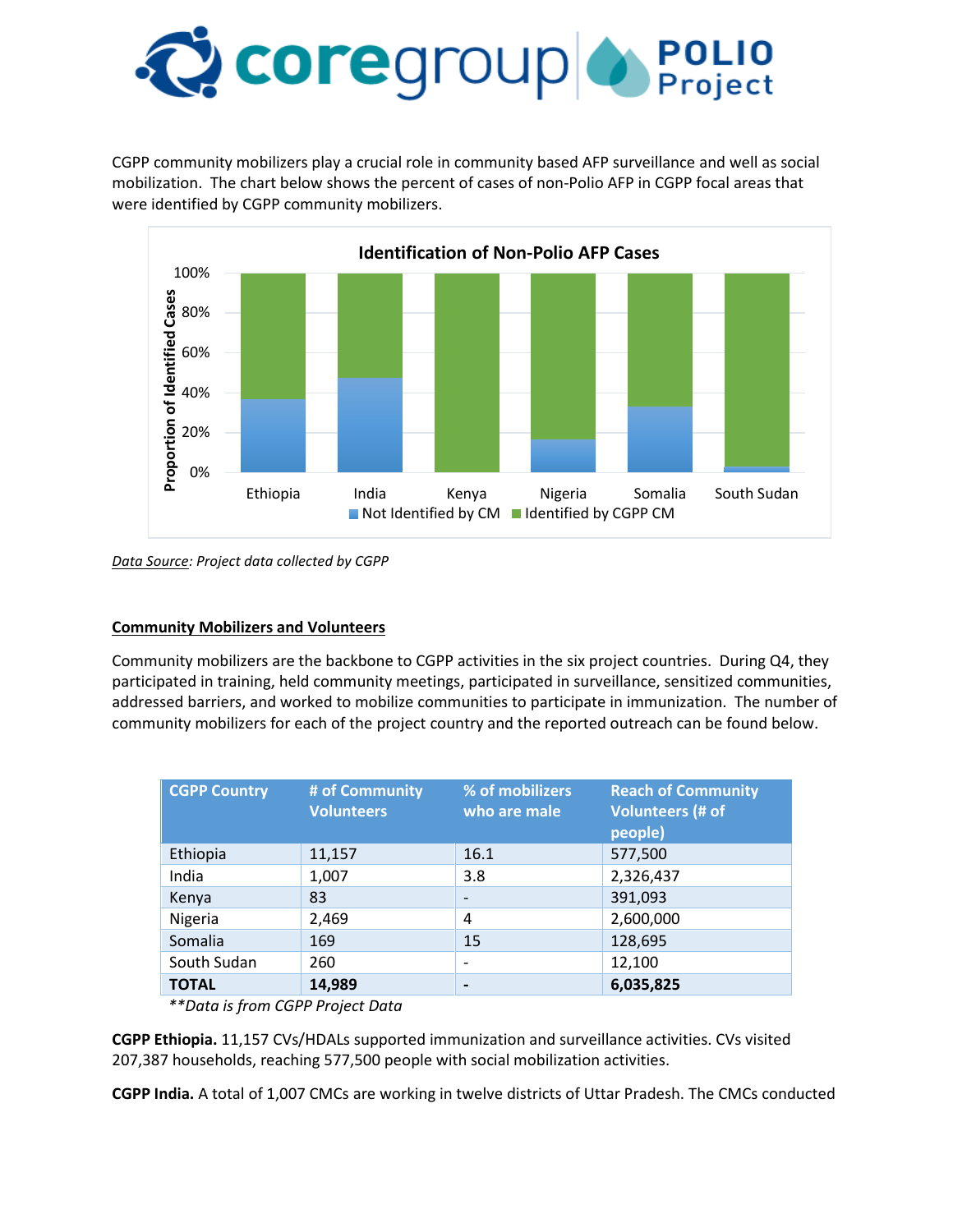

73,364 IPC sessions and 6,423 group meetings with pregnant women, mothers with children under 5, and adolescent boys and girls. Special activities were held for school children to increase sanitation and immunization messaging and sensitization – 1980 rooster rallies were organized to promote sanitation and a better understanding among school children, 2,628 fun classes were organized for primary schools to promote handwashing and personal hygiene. CGPP India continued with extensive capacity building – the Secretariat conducted several three day residential training programs for 107 master trainers and District Mobilization; partners trained 1005 CMCs on polio and new RI vaccines and communication skills. CGPP India will continue with the CMC Sakhi (friend) initiative and child rallies to support higher update of polio and RI vaccinations.

**CGPP Kenya**. The project's 83 CMs worked closely with the village elders to increase acceptance and the uptake of immunization services. During the quarter, the project reached a total of 391,093 persons with advocacy and social mobilizations messages through the trained community mobilizers (CMs). The CMs use public address systems, public and religious gathering and house to house in reaching the people.

**CGPP Nigeria.** There is a total of 2,205 Volunteer Community Mobilizers (VCMs), 264 Volunteer Ward Supervisors (VWS) who are coordinated by LGA Coordinators (LGACs) across the 32 LGAs where CGPP provides support. Additionally, CGPP works with a total of 747 community informants. During the quarter, the project commenced implementation in a new LGA in Borno State. All volunteers were selected from the interventional settlements. All 2,469 community volunteers (VCMs and VWSs) participated in some form of training – including OBR pre-trainings, RI, BCC, IPC, and M&E. There was also training conducted for CIs.

**CGPP Somalia**. During this quarter the Community Mobilizers conducted social mobilization through household visits and dialogue sessions reaching 128,695 individuals with Routine immunization messages and 168,300 individuals with the key polio campaign messages.These sessions were meant to increase community knowledge and change their habits on health-seeking behaviors.

**CGPP South Sudan**. The project continue to support social mobilization activities to create demand for immunization services in the supported counties. During the reporting period, the project conducted nine (9) community sensitization meetings attended by 100 individuals. At the household level, the project intensified house to house visits in the community to sensitize the community on the importance of vaccination of children and women of child bearing age. During the reporting quarter, 470 household visits were made reaching 799 individuals.

#### **Monitoring, Evaluation, Accountability, and Learning**

**CGPP Ethiopia.** From USAID HQ Washington Carmen Tull, Deputy Chief Child Health and Immunization Division and Ellyn Ogden, Global Polio Eradication Coordinator accompanied by Ethiopian Team, Miranda Beckman, Child Health and Infectious Diseases Team Lead, USAID Ethiopia; Solomon Zeleke Transform-HDR and Dr. Filimona Bisrat, CGPP Ethiopia Secretariat Director & Senior Regional Technical Advisor conducted a field visit from August 22 - 25, 2018 in Bambasi and Menge of Benishangul-Gumuz Region WVE and IRC implementation woredas respectively.

**CGPP India.** The program continued to use the existing monitoring tools and followed the standard practices for maintaining data quality and timely reporting. ADRA conduced a data validation exercise in all three districts with inputs from the CGPP secretariat. An app based supervisory checklist and spot check tool for data quality is being developed by one of the CGPP partners (PCI) and will be tested next quarter.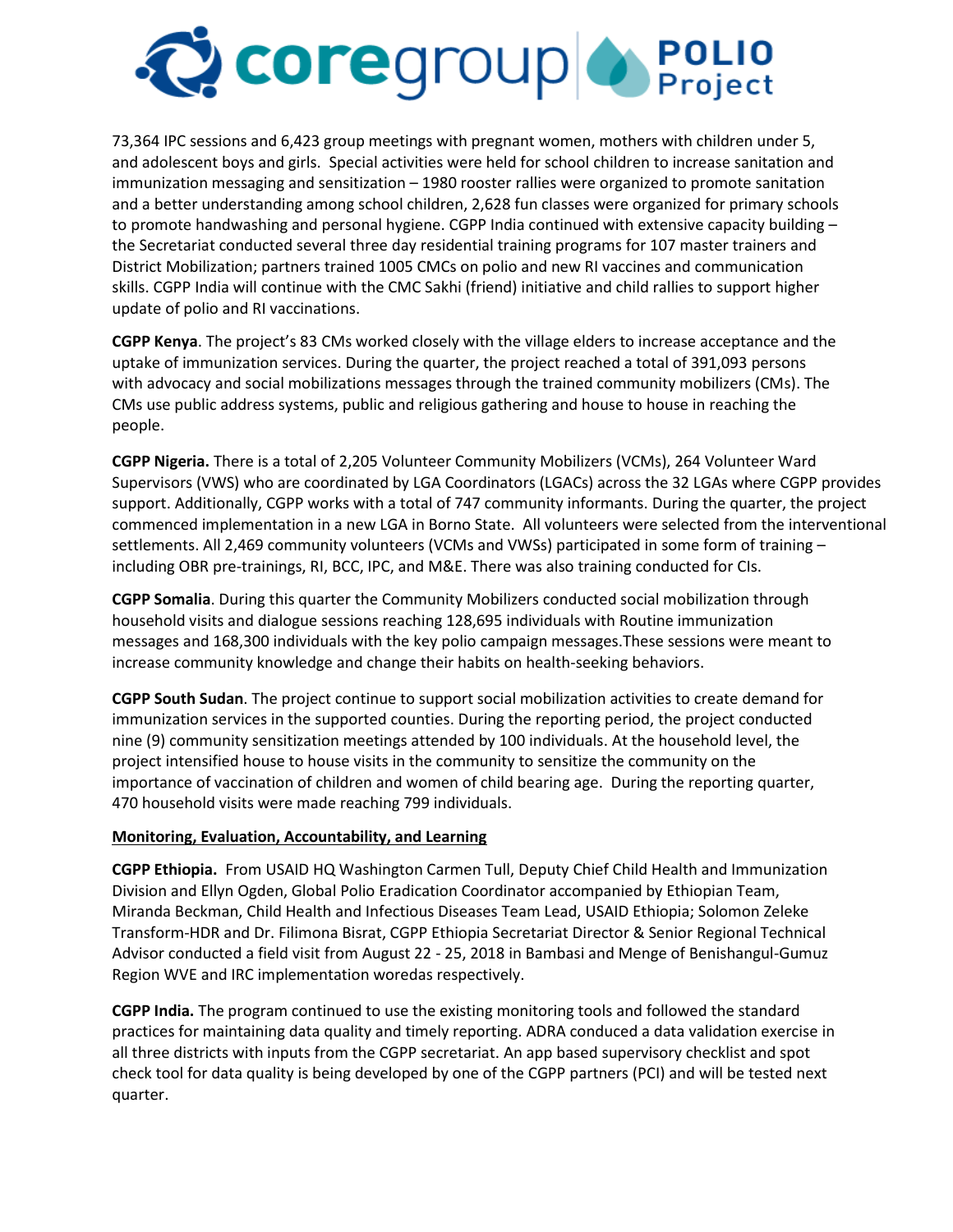

**CGPP Kenya/Somalia**. During the quarter, the project scaled-up the use of Open Data Kit (ODK) mobilebased data collection tool for weekly and monthly reporting by the project officers and community mobilizers. This step has significantly improved the real-time data reporting and visualization of the project activities. The project has enhanced the use of WhatsApp messaging platform and formed a chat group for all it's staff to facilitate real time communication and information and picture sharing. Weekly project updates are now shared with partners, HQ, USAID. Work continued on a manuscript for the CGPP Journal supplement on the cross-border health initiative.

**CGPP Nigeria.** Across the focal states, M&E is being strengthened to support the collection, collation, analysis, interpretation and reporting of data. Program staff from the Secretariat and amongst the in-country partners routinely visited the states to provide technical guidance through on-the-job coaching, mentorship and supportive supervision. Generally, the timeliness of reporting has improved due to routine tracking and improved record keeping of data.

CGPP South Sudan. The project M&E coordinator on 25<sup>th</sup> July held an M&E coordination meeting. This meeting was attended with the partner M&E officers (CGPP UNKEA, SPEDP, LiveWell, CASS and CMD) supporting the project activities. During this meeting, the M&E coordinator introduced the project M&E officers to the project result frame work, reporting tools (line list, monthly report forms quantities and qualitative /Narrative, Initial case report forms (IRF) County supervisor monthly report form) and reporting channels and datelines.

#### **Polio Certification**

**CGPP Kenya/Somalia.** The project participated and supported two Kenya national polio certification meetings and supported the ARCC reporting workshop with technical and logistic support.

**CGPP Nigeria.** Nigeria has now gone more than 2 years without a case of WPV. However, the focus is on improving the surveillance and OPV coverage in the Northeastern regions and other high risk and security compromised areas. Unfortunately there have been several cases of cVDPV2 reported this quarter.

### **Cross Border Initiatives**

During Q4, CGPP Ethiopia, Kenya, Somalia, Nigeria, and South Sudan participated in cross-border initiatives to ensure the vaccination and surveillance of migrating populations and internally displaced persons.

**CGPP Kenya/Somalia.** CGPP HOA conducted a Joint Kenya-Somalia Cross-Border Health Coordination Forum at Agan Hotel in Kismayu on September 25 – 27, 2018. The objective of the forum was to strengthen the functions of the Cross-Border Health Committees (CBHC) for polio eradication and develop joint action plans for coordinated responses to the polio outbreak in HOA and cross-border collaborations to strengthen cross-border disease & AFP surveillance. The projects teams in the respective counties conducted monthly cross-border health committee meetings to monitor the movement of mobile populations and plan for synchronized SIA campaigns. Inaugural cross-border health committee meetings were held on Lamu Island and between Turkana County and Narus County in August 2018. The Turkana-Narus meeting showed the similarities in health care structures, challenges, including highly mobile populations and recognized that they could collaborate in many ways to address diseases that transcend their borders. The CGPP/IRC also partnered with Sight Savers - Kenya in planning and undertaking a cross-border health committee meeting in Kapoeta State, South Sudan. Sight Savers rode on the links established by CGPP to address key cross-border issues affecting Trachoma programming in both Kenya and South Sudan including mass drug administration targeting trachoma susceptible populations and their tracking along and across the border.